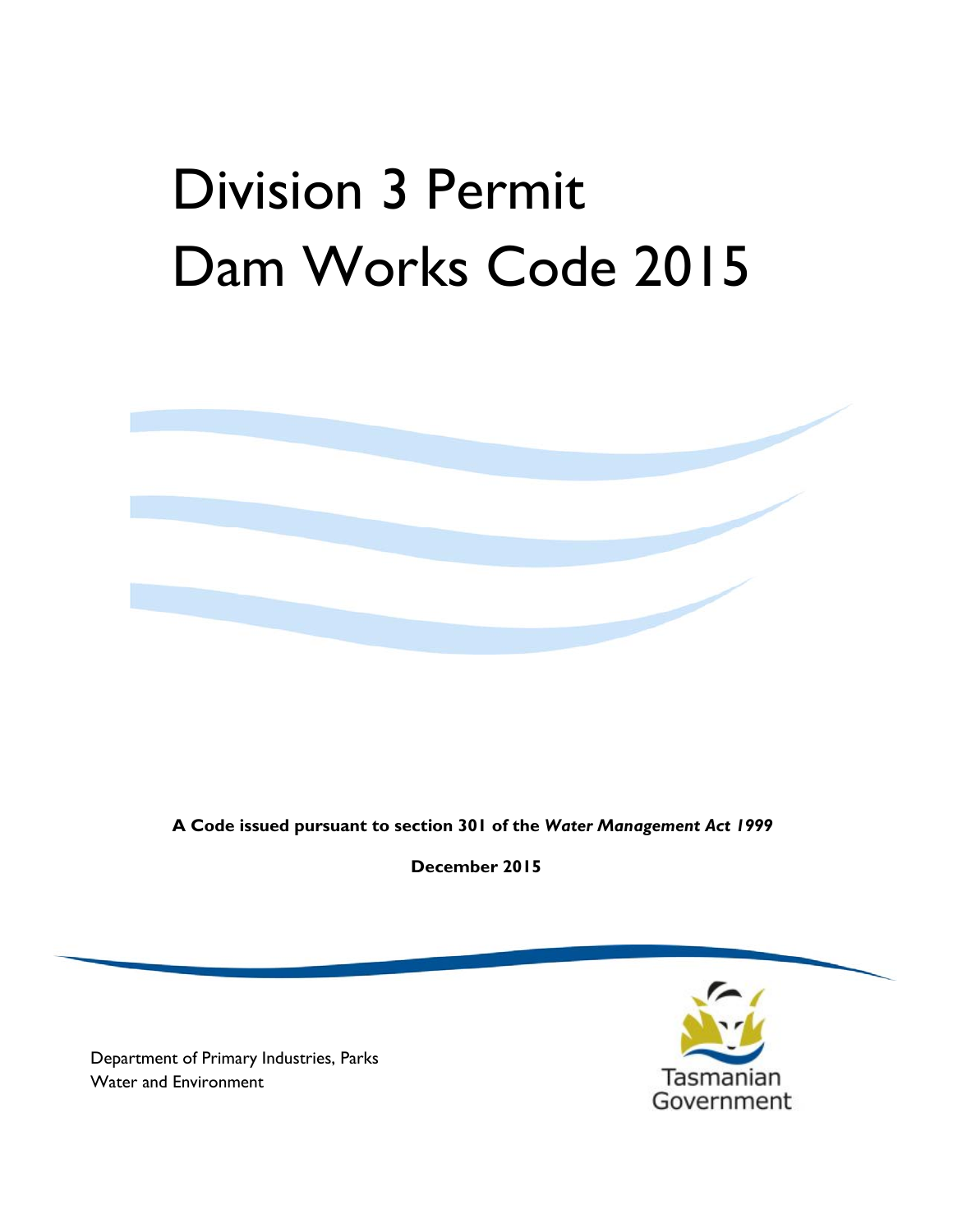© State of Tasmania 2015

Department of Primary Industries, Parks, Water and Environment GPO Box 44 Hobart TAS 7001

Phone: 03 6165 3222 Email: Water.Enquiries@dpipwe.tas.gov.au Home Page: http://www.dpipwe.tas.gov.au/water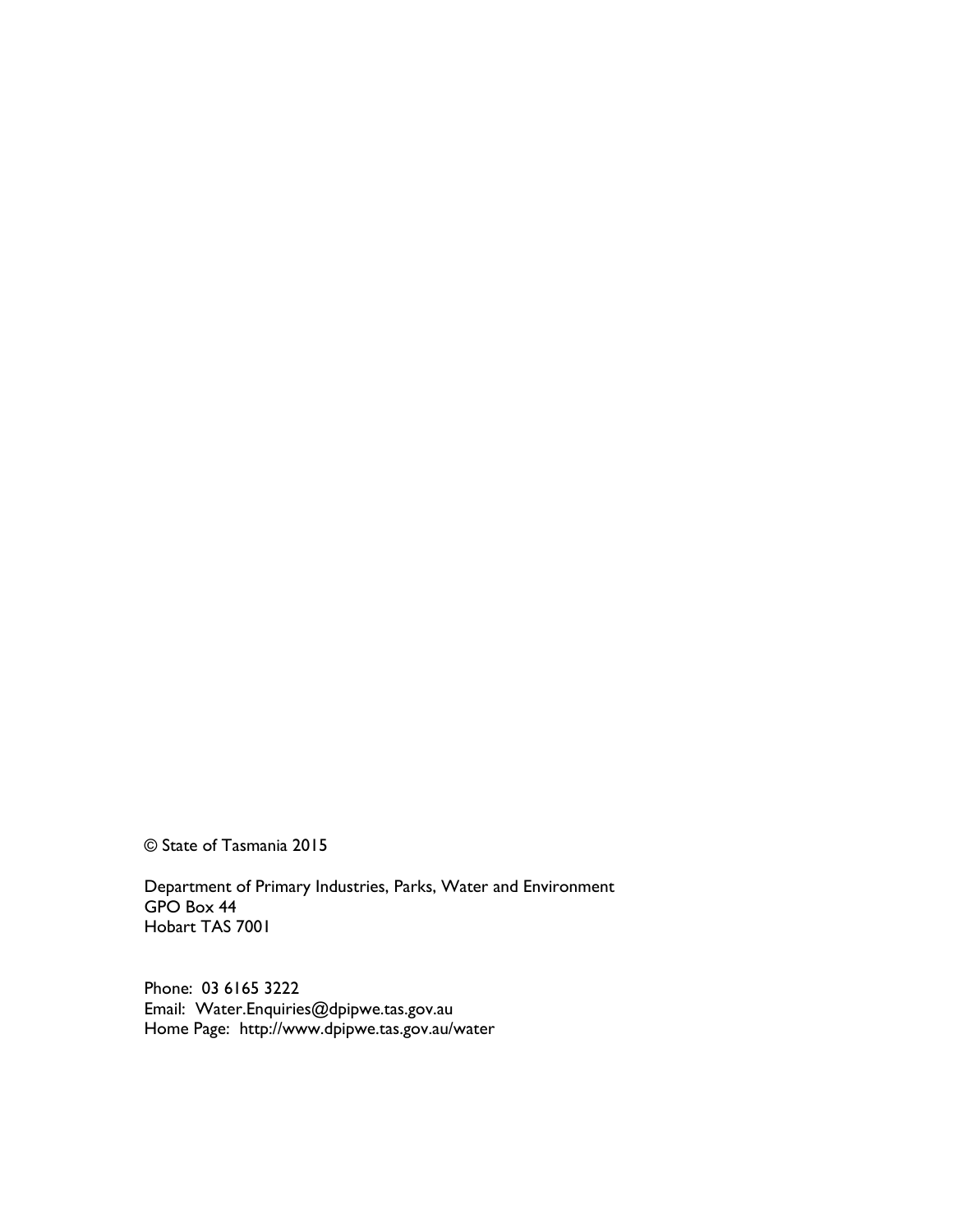## **Table of Contents**

| <b>PART I</b>     | <b>INTRODUCTION</b>                              |                                                  | 4               |
|-------------------|--------------------------------------------------|--------------------------------------------------|-----------------|
|                   | $\mathsf{L}$                                     |                                                  |                 |
|                   | 1.2                                              |                                                  |                 |
| <b>PART 2</b>     | DIVISION 3 PERMIT DAM WORKS CODE 2015 - OVERVIEW |                                                  | 5               |
|                   | 2.1                                              |                                                  |                 |
|                   | $2.2\phantom{0}$                                 |                                                  |                 |
|                   | 2.3                                              |                                                  |                 |
|                   | 2.4                                              |                                                  |                 |
|                   | 2.5                                              |                                                  |                 |
| <b>PART 3</b>     | <b>PLANNING</b>                                  |                                                  | 6               |
|                   | 3.1                                              |                                                  |                 |
|                   | 3.2                                              |                                                  |                 |
|                   | 3.3                                              |                                                  |                 |
|                   | 3.4                                              |                                                  |                 |
| <b>PART4</b>      |                                                  | <b>DESIGN STANDARDS</b>                          | 8               |
| <b>PART 5</b>     | <b>MINIMUM CONSTRUCTION STANDARDS</b>            |                                                  | 9               |
|                   | 5.1                                              |                                                  |                 |
|                   | 5.2                                              |                                                  |                 |
|                   | 5.3                                              |                                                  |                 |
|                   | 5.4                                              |                                                  |                 |
|                   | 5.5                                              |                                                  |                 |
|                   | 5.6                                              |                                                  |                 |
|                   | 5.7                                              |                                                  |                 |
|                   | 5.8                                              |                                                  |                 |
|                   | 5.9                                              |                                                  |                 |
|                   | 5.10                                             |                                                  |                 |
|                   | 5.11                                             |                                                  |                 |
|                   |                                                  |                                                  |                 |
| PART <sub>6</sub> |                                                  | <b>REPAIR OR MODIFICATION OF AN EXISTING DAM</b> | 12              |
| PART <sub>7</sub> |                                                  | <b>REMOVAL OF AN EXISTING DAM</b>                | $\overline{13}$ |
| <b>PART 8</b>     | <b>OTHER OBLIGATIONS OF DAM WORKS PERMIT</b>     |                                                  |                 |
|                   | <b>HOLDERS</b>                                   |                                                  | $\overline{14}$ |
|                   | 8.1                                              |                                                  |                 |
|                   | 8.2                                              |                                                  |                 |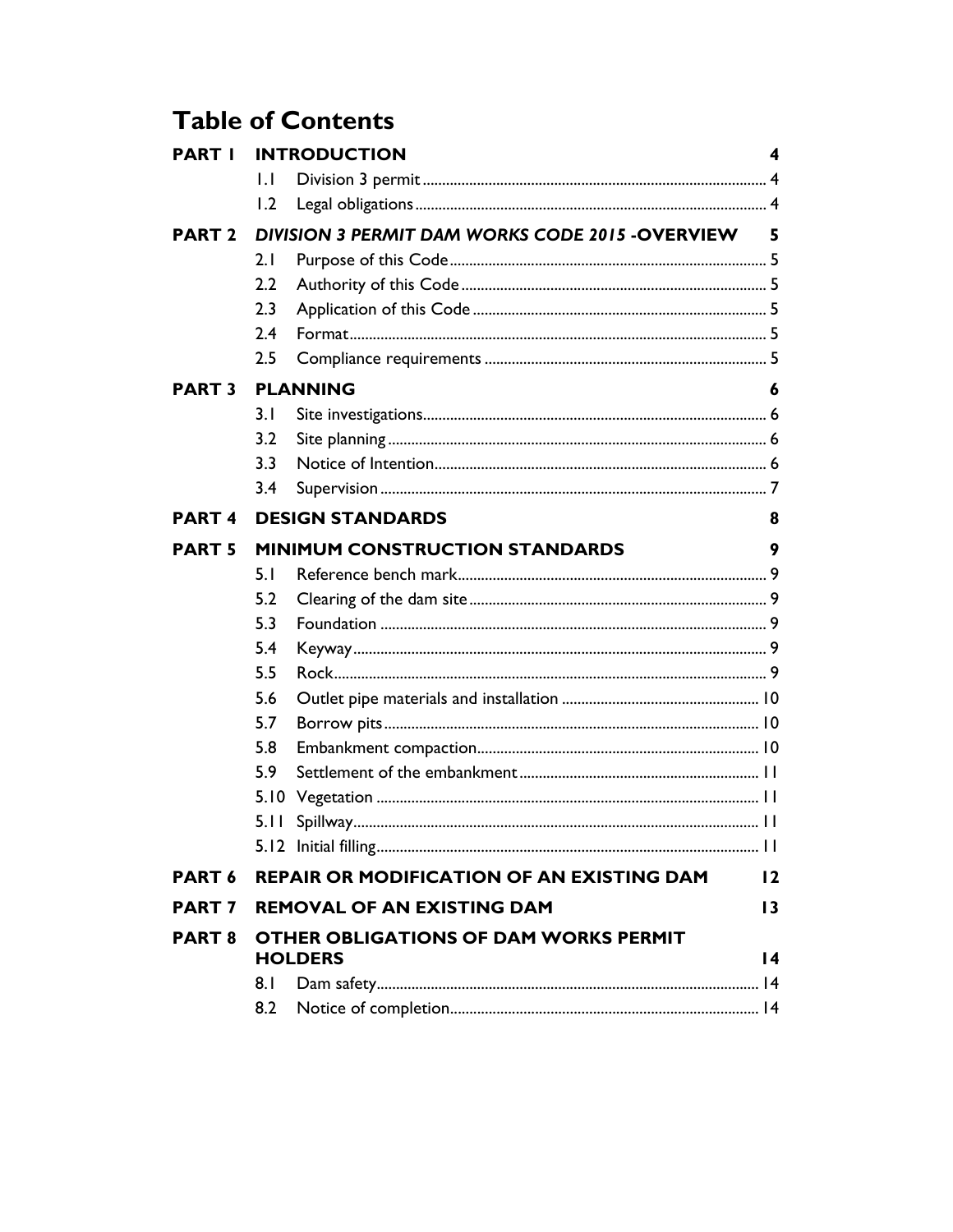## **PART 1 INTRODUCTION**

#### **1.1 Division 3 permit**

The *Water Management Act 1999* (the Act) provides for the sustainable management and allocation of Tasmania's water resources. Part 8 of the Act regulates dam works and provides for the issuing of dam works permits which authorise the undertaking of dam works.

Part 8 of the Act provides two pathways to obtaining a dam works permit. The first pathway provides for a Division 3 permit<sup>1</sup>, obtained through an application and assessment process. The second pathway provides for a Division 4 permit, which is obtained without the need to make an application. A person is entitled to a Division 4 permit if their dam works meet the criteria specified under section 159 of the Act. The Division 4 permit pathway is not discussed further.

#### **1.2 Legal obligations**

A person undertaking dam works authorised by a Division 3 permit is entitled to some permit/approval exemptions under other Acts. For example, a permit or special permit is not required under section 60A of the *Land Use Planning and Approvals Act 1993*.

However, holding a dam works permit does not absolve a permit holder from other legal obligations under the *Water Management Act 1999* or other Acts. For example, a person holding a dam works permit may need to:

- apply for an authority to take water into the dam, under the *Water Management Act 1999*;
- determine whether, under the Commonwealth *Environment Protection and Biodiversity Conservation Act 1999*, an action will require approval from the Commonwealth Minister for the Environment if it has, will have, or is likely to have a significant impact on a matter of national environmental significance;
- apply for a permit under the *Aboriginal Relics Act 1975,* if the dam works are going to interfere with an Aboriginal relic;
- obtain a certified Forest Practices Plan under the *Forest Practices Act 1985* to harvest more than six tree ferns (*Dicksonia antarctica*);
- undertake action, under the *Weed Management Act 1999*, against declared weed species.

Off-site activities associated with dam works may also require authorisation under other legislation. This may include providing access to the site (e.g. development or upgrading of roads) or operating an off-site quarry (borrow pit). Prior to dam works commencing, dam works permit holders will need to ensure that all the appropriate authorisations for off-site activities have been obtained from the relevant agency or local council.

The limited examples of potential legal obligations set out above should not be taken to be an exhaustive list and provides guidance only. The onus is on dam works permit holders to make themselves aware of all their obligations under the *Water Management Act 1999* or any other Act, prior to commencing dam works.

 $\overline{a}$ 

<sup>&</sup>lt;sup>1</sup> Section 138 of the Act defines a Division 3 permit issued under section 158.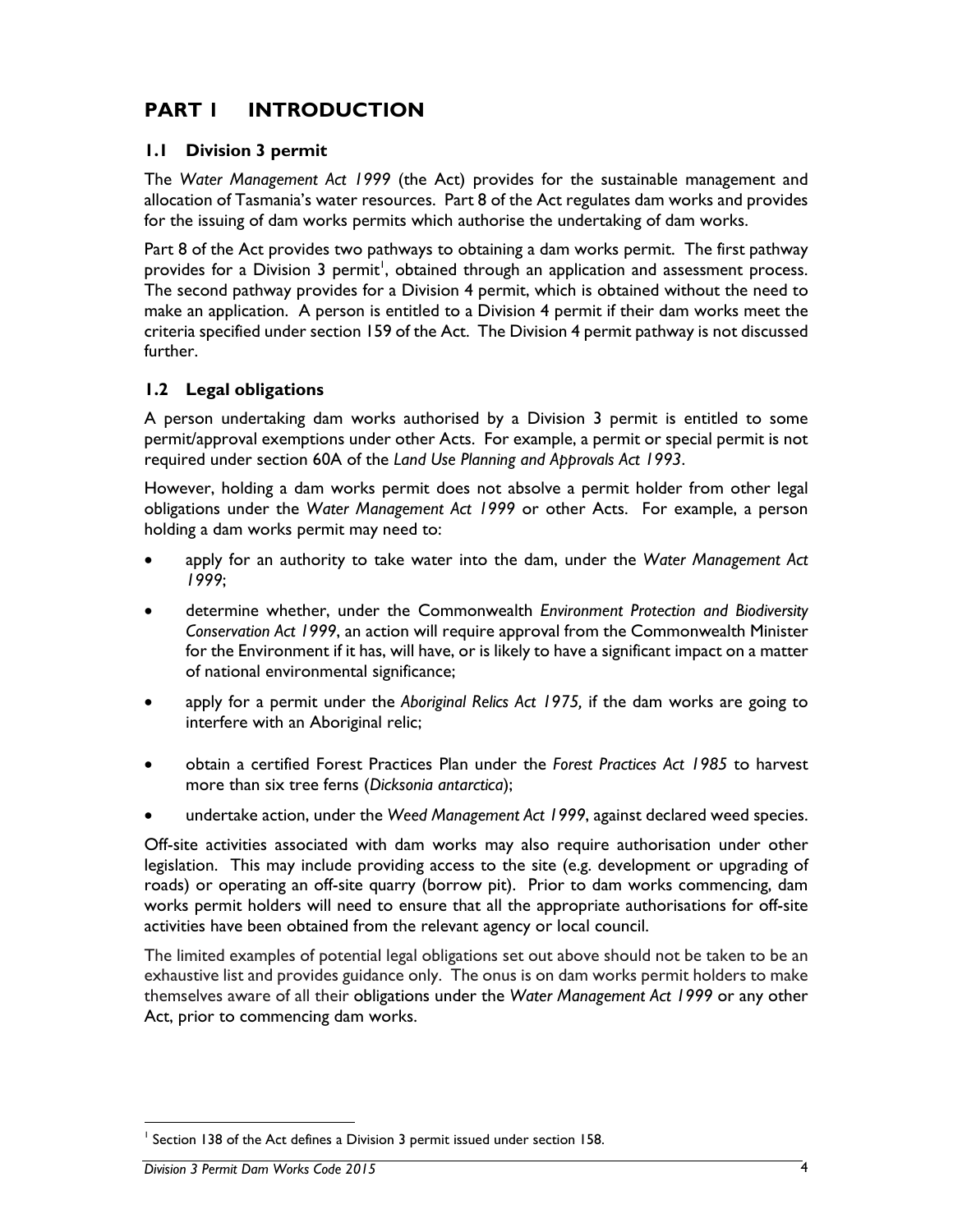## **PART 2** *DIVISION 3 PERMIT DAM WORKS CODE 2015* **- OVERVIEW**

#### **2.1 Purpose of this Code**

The purpose of the *Division 3 Permit Dam Works Code 2015* is to prescribe minimum design, construction and environmental standards that apply to dam works authorised under a Division 3 permit.

#### **2.2 Authority of this Code**

Pursuant to section 301 of the *Water Management Act 1999*, a code of practice may be issued in respect of dam works and related matters. This Code has been issued under section 301(1)(b) for the purposes of dam works authorised under a Division 3 permit.

This Code is administered by the Department for Primary Industries, Parks, Water and Environment on behalf of the Minister for Primary Industries and Water.

#### **2.3 Application of this Code**

This Code applies to all dam works, including constructing a new dam and repairing, modifying or removing an existing dam, that are authorised under a Division 3 permit.

#### **2.4 Format**

Part 3 of this Code, *Planning*, prescribes requirements for site investigations and planning that must be undertaken in relation to all dam works authorised under a Division 3 permit.

Part 4 of this Code, *Design Standards*, prescribes minimum design standards that apply to all dam works, with the exception of removal of an existing dam, authorised under a Division 3 permit.

Part 5 of this Code, *Minimum Construction Standards*, prescribes minimum construction standards that apply to all dam works, with the exceptions of (1) removal of an existing dam, authorised under a Division 3 permit and (2) dam works subject to a Department approved Preconstruction Report.

Part 6 of this Code, *Repair or Modification of an Existing Dam*, prescribes additional requirements that apply when repairing or modifying an existing dam authorised under a Division 3 permit.

Part 7 of this Code, *Removal of an Existing Dam*, prescribes additional requirements that apply when removing an existing dam authorised under a Division 3 permit.

Part 8 of this Code, *Other Obligations of Dam Works Permit Holders*, provides advice in regard to other legal obligations including dam safety and notice of completion of dam works.

#### **2.5 Compliance requirements**

Compliance with this Code is a condition of a Division 3 permit. Under the Act, non-compliance with dam works permit conditions is a breach of the permit and the holder is liable to enforcement action.

Dam works permit holders should ensure that staff, contractors and their employees are familiar with, and observe, those aspects of this Code applicable to dam works undertaken.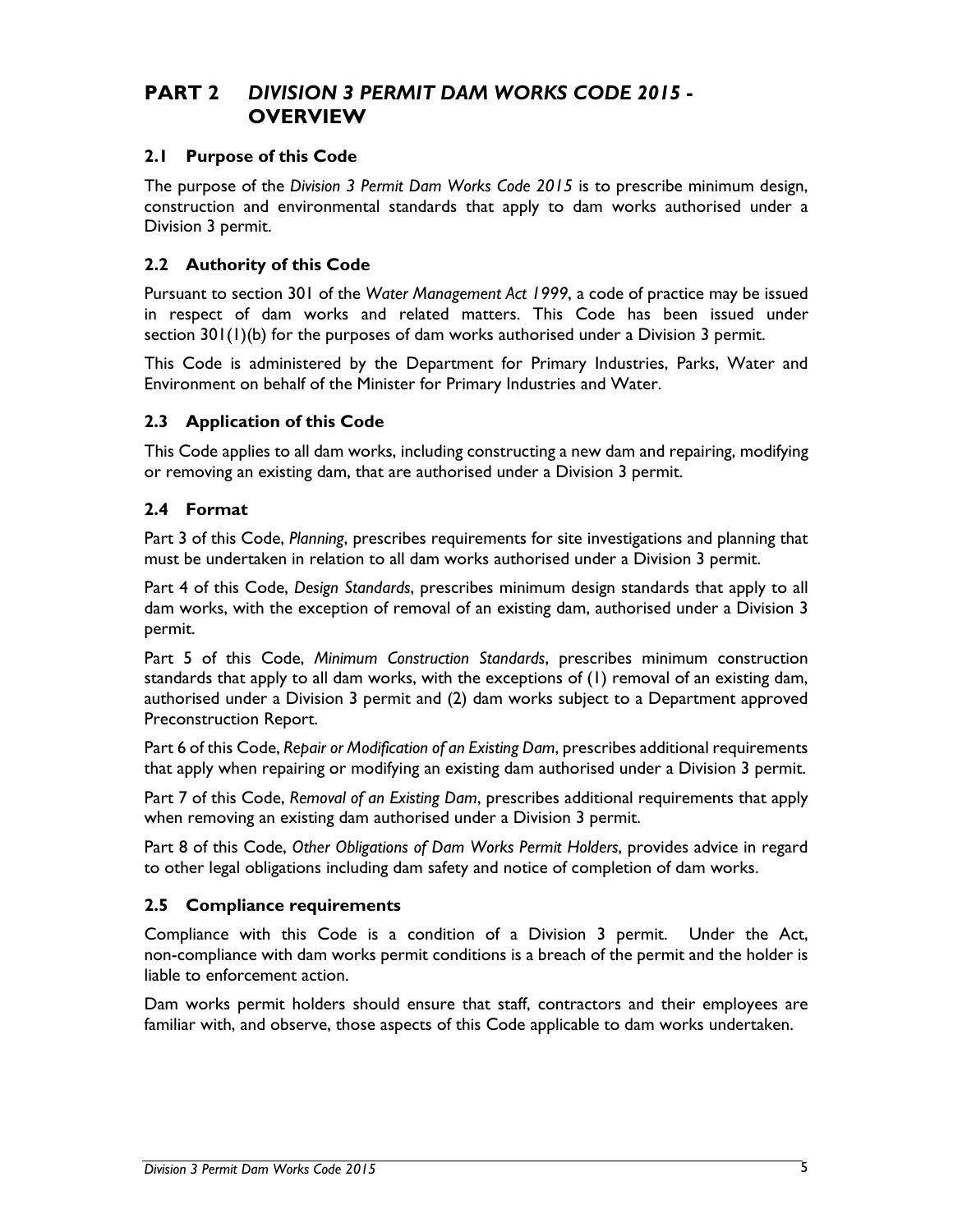## **PART 3 PLANNING**

#### **3.1 Site investigations**

Before undertaking dam works the permit holder must make a thorough investigation of the site to establish the nature of the foundation and to locate sufficient suitable clay material to use in the embankment.

#### **3.2 Site planning**

Before commencing dam works, permit holders must prepare a dam works site plan that accurately shows the:

- location of the dam wall, or proposed dam wall; and
- $\bullet$  siting of the proposed dam works construction footprint<sup>2</sup>; and
- inundation area at full supply level (FSL) and maximum flood level  $(MFL)^3$ ; and
- contours of the land; and
- mapped<sup>4</sup>, or otherwise known, significant features<sup>5</sup>.

**Note:** the basis of a site plan may be produced on LISTMAP by:

- 1. entering the following URL into your web browser http://maps.thelist.tas.gov.au/listmap/app/list/map?bookmarkId=99801#.Vkqd8bQWVil.email:
- 2. selecting 'Tools' > 'Drawing Tools' > 'Add an Area on the Map' (at the top left of LISTmap), then using the selected tool to draw the proposed inundation and dam works footprint on the map; or alternatively
	- a. importing a shape file of the dam/inundation footprint; or
	- b. simply drawing the dam/inundation footprint on a hard copy of a printed map.
- 3. Identifying any known significant features not available on the LISTmap dam layer.

#### **3.3 Notice of Intention**

 $\overline{a}$ 

A Notice of Intention to Commence Dam Works under a Division 3 Permit must be submitted to the Department before dam works commence. Dam works must not commence prior to the nominated start date on this notice, unless otherwise authorised by the Department.

<sup>2</sup> **dam works footprint** means the total area of land on which dam works are to be undertaken under a Division 3 permit including the dam wall, spillway, the land to be inundated and any land on which clearance of vegetation is to be undertaken under a permit.

<sup>&</sup>lt;sup>3</sup> not required for removal of an existing dam;

<sup>4</sup> **mapped** means as mapped on LISTmap, Natural Values Atlas, CFEV and salinity mapping available at: http://dpipwe.tas.gov.au/Documents/salinity-mapA0-web.pdf

<sup>5</sup> **significant features** include water resources, contour lines, public and private assets, reserves, recorded threatened species, mapped or known threatened native vegetation communities, nests of a threatened species, significant habitat for a threatened species, mapped or known biosecurity risks including weeds, pests and diseases, landslide hazard areas, any trees to be cleared or harvested, potential/known acid sulfate soil areas, high conservation value freshwater-dependant ecosystems, potential/known saline soil areas, potential/known contaminated land, road or rail infrastructure or easements, electricity or gas infrastructure or easements, conservation covenants, heritage listed property, known aboriginal relics, caves, listed geoconservation sites.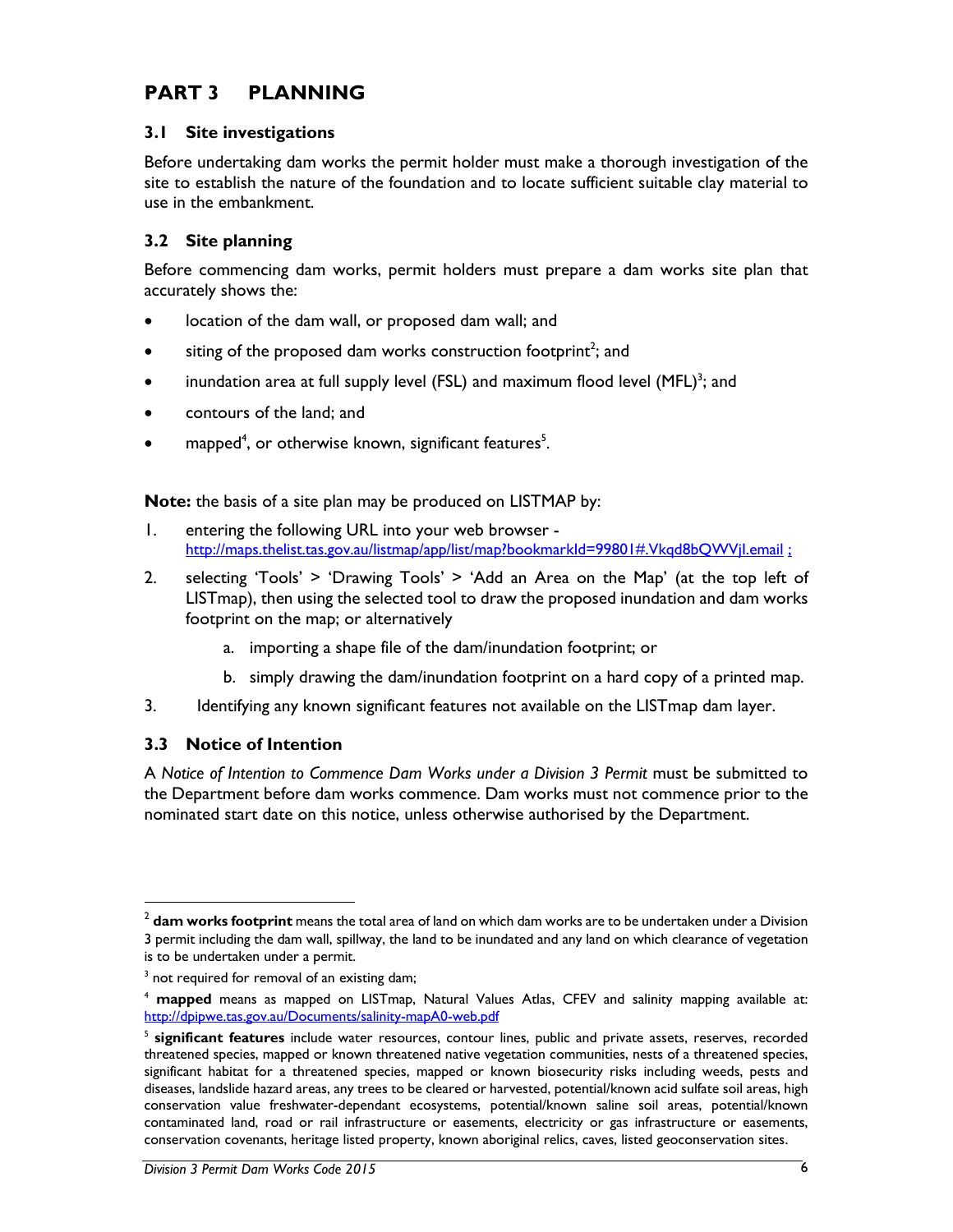#### **3.4 Supervision**

Dam works must be supervised by a person with the appropriate level of competence. The permit holder must ensure that supervision of the following activities is undertaken in accordance with the competencies set out in the *Water Management (Safety of Dams) Regulations 2015*:

- (i) selection of a suitable construction contractor;
- (ii) compliance with all approved specifications;
- (iii) selection of materials;
- (iv) foundation preparation;
- (v) excavation of the cut off trench;
- (vi) placement and backfilling of the outlet pipe;
- (vii) placement and compacting of embankment material and internal drains;
- (viii) construction of a flood spillway;
- (ix) provision of flood spillway erosion prevention;
- (x) installation of infrastructure for seepage collection and flow rate and turbidity monitoring at the downstream toe;
- (xi) provision of effective wave erosion protection to the upstream batter;
- (xii) provision of effective erosion protection to the downstream toe of the embankment;
- (xiii) any other aspect of undertaking dam works that the site engineer considers supervision necessary to ensure that a safe dam is built at the permitted location and is required in certifying the Work-as-Executed Report.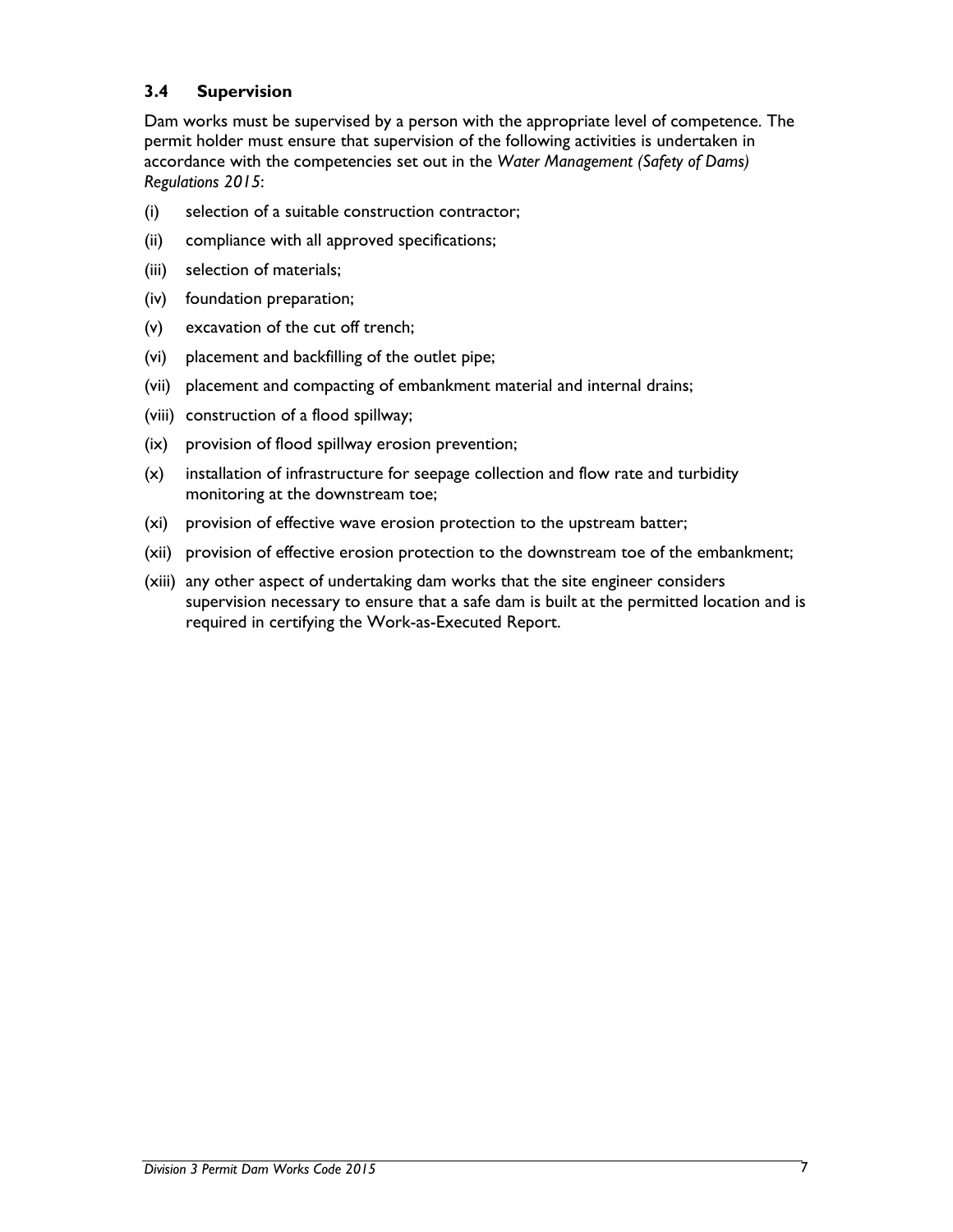## **PART 4 DESIGN STANDARDS**



Note: The cut-off trench is required to be taken down a minimum of 300 mm into impervious soil and backed filled with good quality clay that is thoroughly compacted.

#### **Figure 1.** Dam Cross Section

- 1. The **maximum height of the proposed dam wall** (i.e. height from Point (a) to Point (b) on Figure 1) must not exceed the height specified on the dam works permit.
- 2. The **minimum width of the crest of the proposed dam wall** must be 3.0 m for dams with a wall height, at or greater than, 1.0 m (location of crest is noted on Figure 1).
- 3. The **minimum upstream batter slope** must be 3:1 for dams with a wall height at, or greater than, 1.0 m (location of batter is noted on Figure 1).
- 4. The **minimum downstream stream batter slope** must be 3:1 for dams with a wall height at, or greater than, 1.0 m (location of batter is noted on Figure 1).
- 5. The **minimum spillway width** must be 3.0 m for dams on a watercourse or with a catchment area of up to 40 ha.
- 6. The **minimum spillway flood depth** must be 0.75 m for dams on a watercourse or with a catchment area of up to 40 ha.
- 7. The **minimum dry freeboard depth** must be 0.25 m for dams with a fetch distance\* up to 300 m (\*the distance from the dam wall to the upper most extent of the backup water).
- 8. The **minimum outlet pipe size** must be a nominal diameter of 150 mm for all dams on a watercourse or with a storage capacity at or greater than 10 ML, with a valve to suit.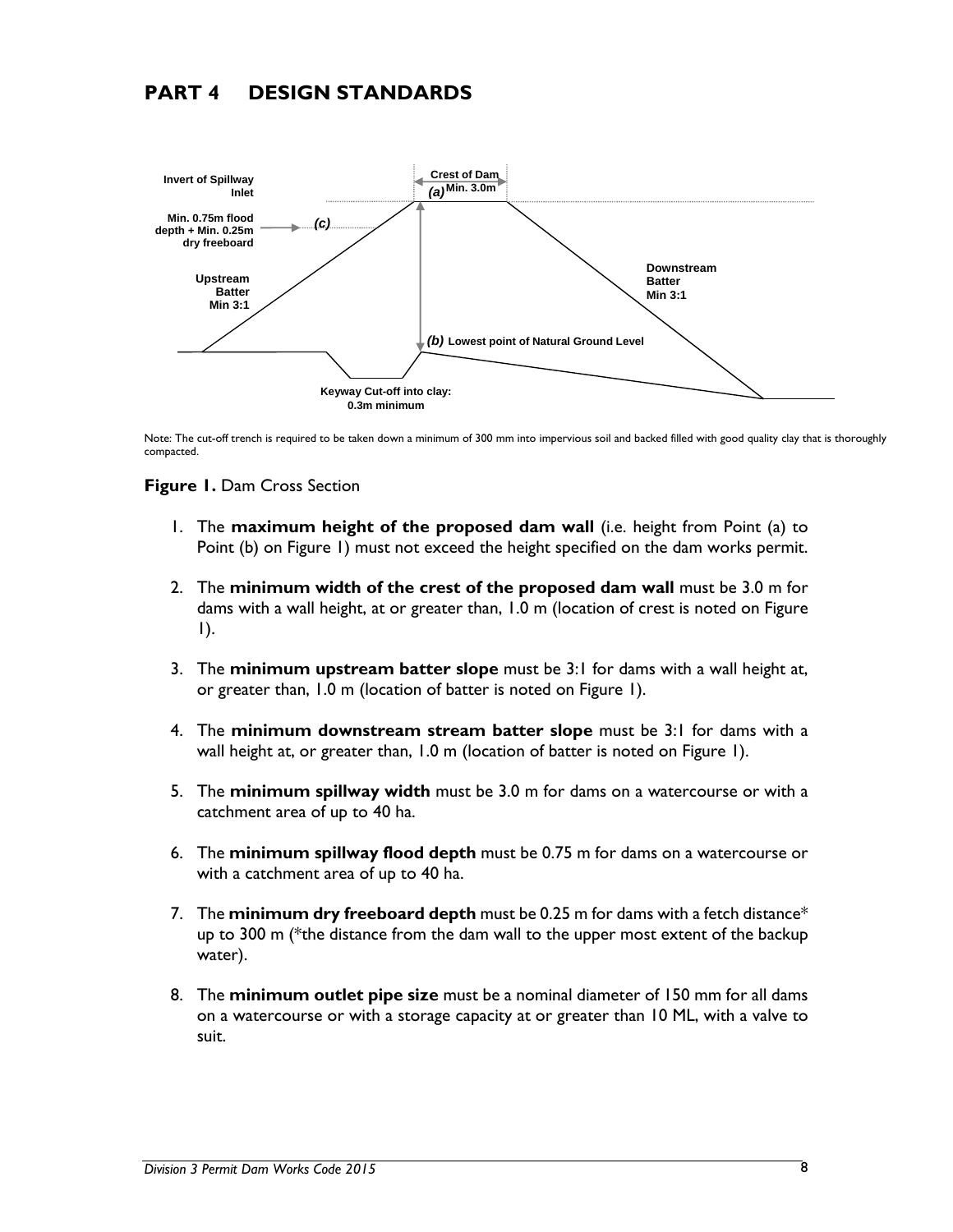## **PART 5 MINIMUM CONSTRUCTION STANDARDS**

**Part 5 does not apply to dam works subject to a Department approved Preconstruction** *Report. Where a Departmental approved Preconstruction Report exists, refer to the approved Preconstruction Report for construction standards.*

#### **5.1 Reference bench mark**

For dams with a capacity greater than 10 ML, before commencing dam works, permit holders must:

- (i) install a reference benchmark; and
- (ii) keep a record of the Reduced Level (metres) and the coordinates of the height datum reference until dam works are completed.

The reference bench mark must not be removed, damaged or tampered with for the life of the dam.

**Note:** The reference bench mark must be reported in the *Notice of Completion of Dam Works*  Under a Division 3 Permit<sup>6</sup>.

#### **5.2 Clearing of the dam site**

The area to be covered by the embankment must be pegged out prior to commencement of works and this, and the area to be excavated, must be cleared and grubbed.

Topsoil must be heaped in areas outside the area to be covered by the embankment and all trees, scrub and roots removed. Topsoil must be placed in layers not exceeding 200 mm in depth and planted with grass if it is to be left for more than 6 months before being placed back onto the completed dam. This will conserve the integrity of the topsoil.

All saturated material in the embankment area must be pushed well clear of the site and not used in the embankment in its saturated state.

#### **5.3 Foundation**

The base of the embankment must be stripped of all topsoil, silt, loose material, vegetable matter and then scarified over its whole area.

#### **5.4 Keyway**

A keyway at least 2.5 m wide must be excavated under the centre section of the embankment. The keyway must be at least 0.3 m in depth into impervious soil, or solid rock, and backfilled with the appropriate quality clay, then thoroughly compacted. The keyway must extend for the entire length of the embankment including the hillside flanks, and must continue to the height of the embankment.

#### **5.5 Rock**

 $\overline{a}$ 

If rock is encountered under the embankment, appropriate measures must be taken to cut off seepage through the rock/soil interface and to prevent seepage in the rock joints coming into contact with the embankment soil. Such measures might involve the use of bentonite and a mortar or shotcrete blanket over the rock.

<sup>6</sup> Required under section 164ZA of the *Water Management Act 1999*.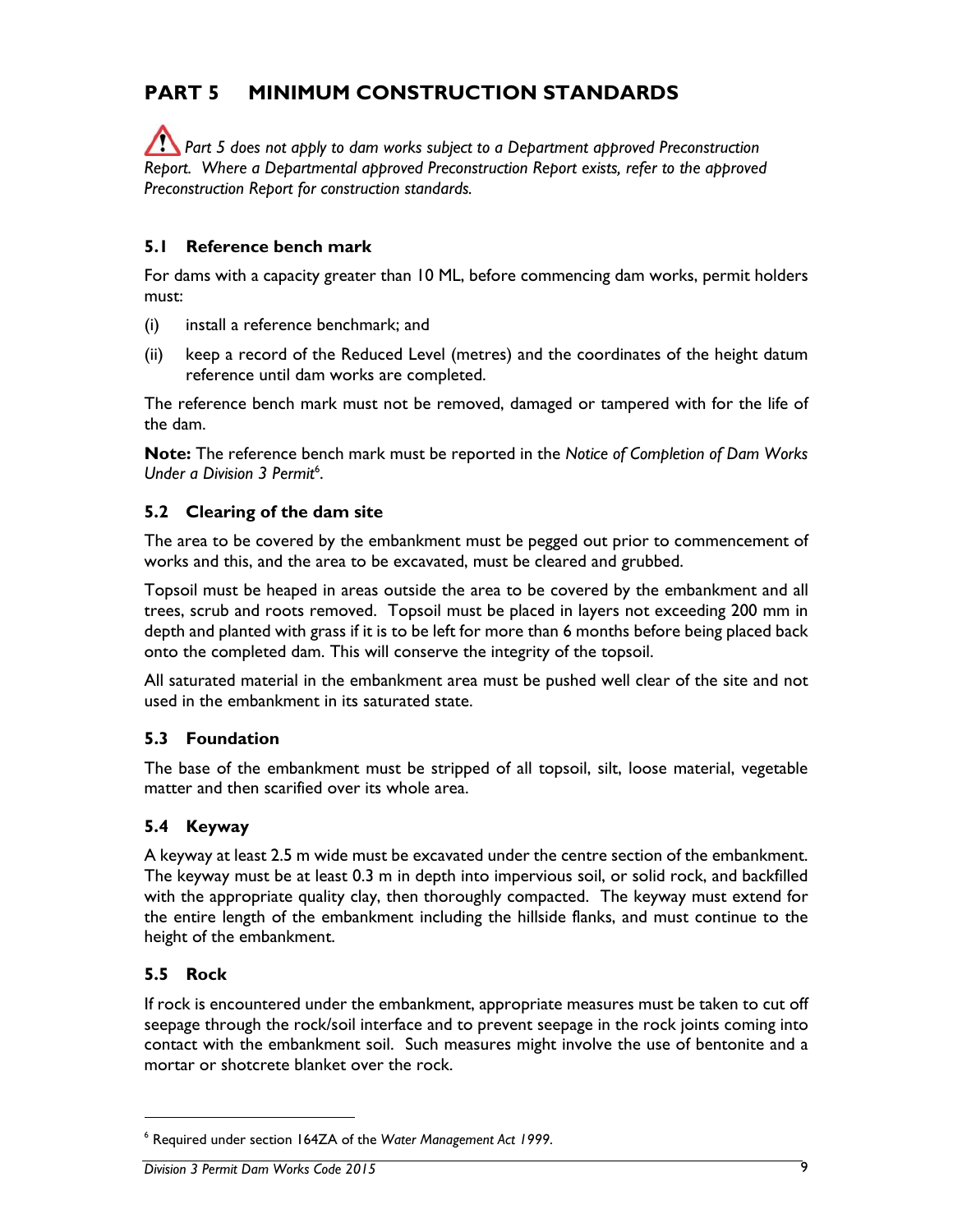#### **5.6 Outlet pipe materials and installation**

The preferred outlet pipe material is High Density Polyethylene (HDPE) with a nominal pressure rating of at least PN 6.3. When selecting an appropriate pressuring rating, consideration should be given to the height of the dam and the head of water in the dam. For example, a pipe with a PN of 6.3 has a nominal pressure or head of 63 m or 630 kPa and would suit a dam with a height of up to 63 m. This is the lowest nominal pressure head that can be purchased commercially for HDPE pipe.

When installing outlet pipes, the following procedures must be followed:

- (i) a separate trench must be dug at natural ground level, not through any formed embankment, for the pipe to lay in;
- (ii) HDPE pipe lengths are to be joined by either fusion welding or, if they need to be disassembled, the pipe can by joined by Vitaulic joints (or depending on the application, a mixture of both);
- (iii) after joining of pipes, pressure testing will need to be undertaken to ensure that there are no leaks;
- (iv) the installation of baffle plates affixed to HDPE pipe must be constructed from HDPE material and each baffle plate must be at least 600 mm x 600 mm in dimension and 20 mm thick;
- (v) baffle plates must be placed over the length of the pipe at regular intervals, with a minimum of two baffle plates installed;
- (vi) clay must be hand-tamped with an appropriate hand held tamping machine such as a Wacker Packer, up to slightly above the top of the installed pipe so as not to damage or crush the pipe during embankment construction;
- (vii) the intake end of the outlet pipe must be fitted with a screen and encased in a concrete anchor block;
- (viii) the discharge end of the outlet pipe must be fitted with a valve to suit the diameter of the pipe.

#### **5.7 Borrow pits**

When rock is exposed in the excavation area, no attempt should be made to excavate into the rock. All exposed areas of gravel, jointed rock or other porous material in the storage area and under the embankment must be covered with at least 300 mm of compacted clay to ensure water tightness.

#### **5.8 Embankment compaction**

For dams with a wall height at, or greater than, 3.0 m, compaction must be undertaken with a tamper foot roller (sheeps foot roller) as follows:

- (i) all fill material for the embankment is to be placed in layers (or lifts) no greater than 150 mm thick;
- (ii) the largest size particle should not be greater than one third the height of the lift, that is, 50 mm;
- (iii) each layer should be thoroughly compacted before the next layer is placed, with a minimum of 6 passes per layer required;
- (iv) the minimum compaction effort is to be at 95% standard maximum dry density (MDD), with an average of 98% MDD being achieved; or standard Proctor (non-structural fill) as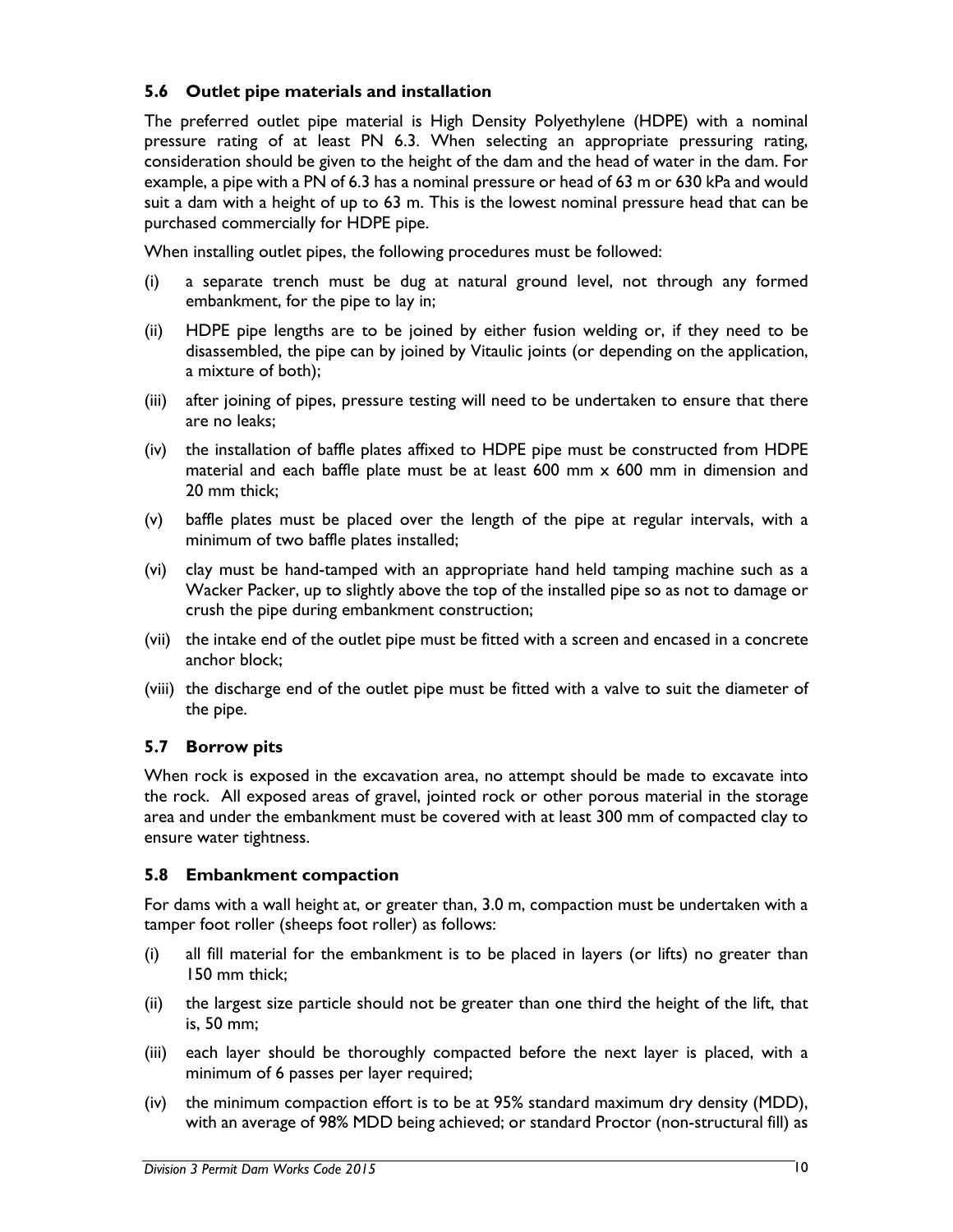in context to modified Proctor (structural fill) as per Australian Standard: AS1289 *Methods of Testing Soil for Engineering Purposes*;

- (v) the material forming the embankment should be placed with sufficient moisture content to ensure proper compaction; the moisture content is to be within the range of -1% to +3% of optimum moisture content (OMC). If the material is too dry, water should be added to achieve the OMC. If the material is too wet, it should be spread and mixed;
- (vi) before each additional 150 mm lift is added to the embankment, the preceding lift should be scarified to ensure that the two lifts are properly joined so that no natural paths for seepage are present;
- (vii) a wheeled scraper or truck may be used for placing the clay on the dam site and spread with the blade of a bulldozer and then compacted using a tamper foot roller. Machinery with crawler tracks or tyres are not suitable and are not to be used for compaction.

#### **5.9 Settlement of the embankment**

An allowance of 5% of the height of the embankment is provided to allow settlement of the embankment over time. For example, if the permitted height of the dam is 5.0 m, the embankment may be built to 5.25 m (+5%) to allow for settlement.

#### **5.10 Vegetation**

Topsoil is to be spread over the exposed surfaces of the completed embankment to a depth of at least 150 mm and sown with pasture grass to establish a good cover as soon as possible.

#### **5.11 Spillway**

The spillway should be cut in solid material (preferably rock) that will resist erosion. The spillway discharge must be channelled away from the embankment.

#### **5.12 Initial filling**

Most dams that fail, do so on first filling and as such, a cautious approach should be taken in filling a dam for the first time.

Often these failures are due to dispersive soils, where salts leach out of the soil into the freshwater filling the dam, potentially leading to the erosion of a "pipe" through the embankment. If waterways are showing signs of significant erosion, this could be an indication of dispersive soils and that even more care may be required.

Where practical, a dam should be filled at a rate of not more than 0.3 metres depth per day and be subject to close monitoring. If there is a sudden increase in flows downstream of the dam due to seepage, indicated by discoloured or muddy water, filling of the dam should cease or the water level should be lowered and carefully watched.

Where concerns arise in regard to filling a dam for the first time, you're local Regional Water Management Officer should be contacted immediately.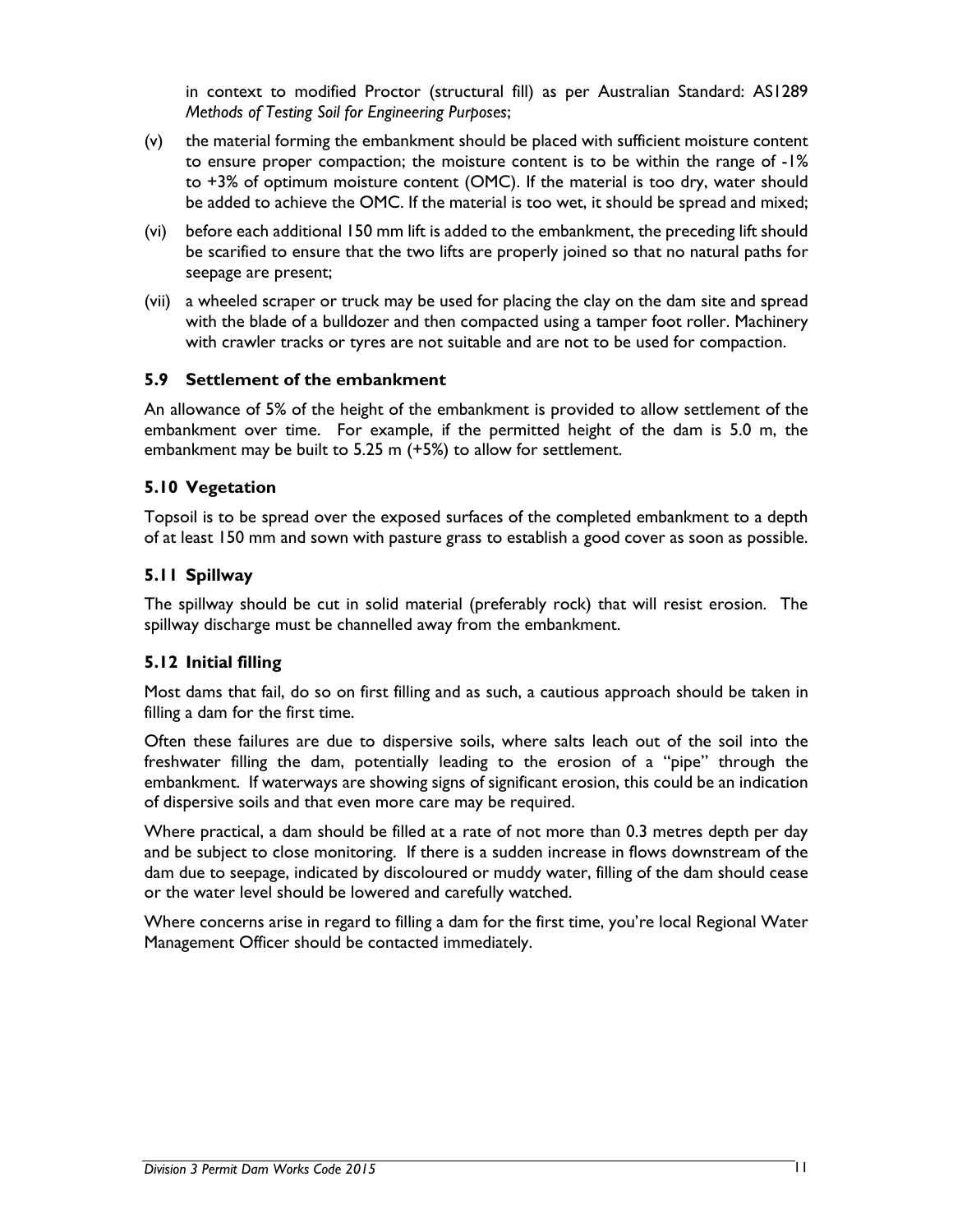## **PART 6 REPAIR OR MODIFICATION OF AN EXISTING DAM**

In addition to the requirements of Parts 3, 4 and 5 of this Code, where dam works consist of repair or modification of a dam, and a Departmental approved Preconstruction Report does not exist, the following requirements must be complied with:

- (i) all new material used in the repair or modification must be similar to that of the existing dam;
- (ii) all top soil in and around the site of the repair or modification must be removed prior to commencing dam works;
- (iii) the surface areas of the existing dam where works will be undertaken must be scarified and prepared so that the new and existing materials are laid down and joined without forming any laminations;
- (iv) the laying down and compaction effect of the new material is to be undertaken as per embankment compaction requirements of Part 5.8 of this Code.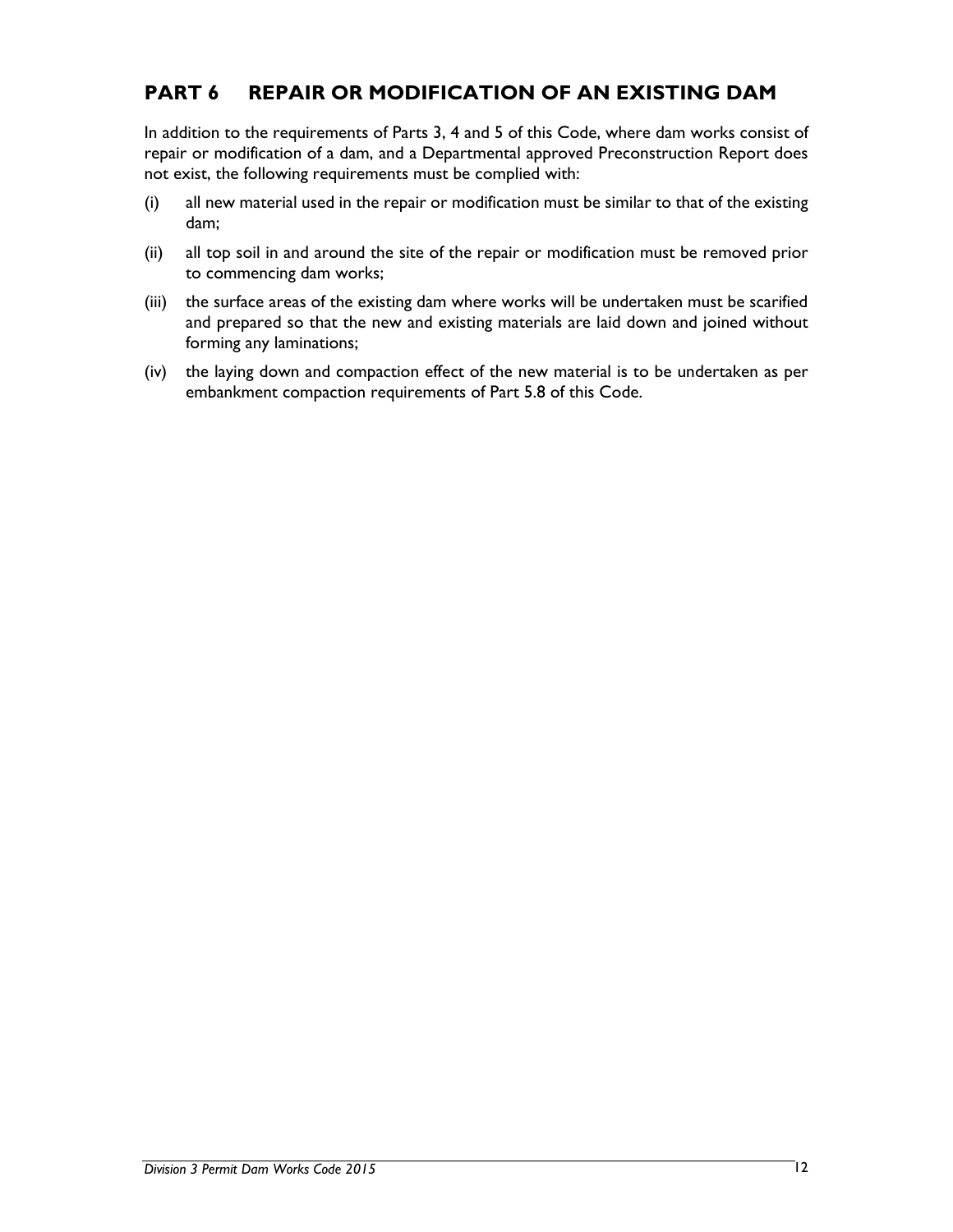## **PART 7 REMOVAL OF AN EXISTING DAM**

In addition to the requirements of Part 3 of this Code, where dam works consist of the removal of a dam, and a Departmental approved Preconstruction Report does not exist, the following requirements must be complied with:

- (i) the dam must be dewatered prior to embankment removal;
- (ii) the inundation area is to be dry and able to take machinery traffic before dam works commence;
- (iii) all silt and fine materials laying on the bottom of the inundation area must be removed or stripped away and stockpiled;
- (iv) top soil must be stripped away from the surface of the embankment and stockpiled;
- (v) embankment material must be placed back within the inundation area and treated as per embankment compaction requirements of Part 5.8 of this Code;
- (vi) topsoil must be spread over the final compacted material to a depth of at least 150 mm and sown with pasture grass to establish a good cover as soon as possible.